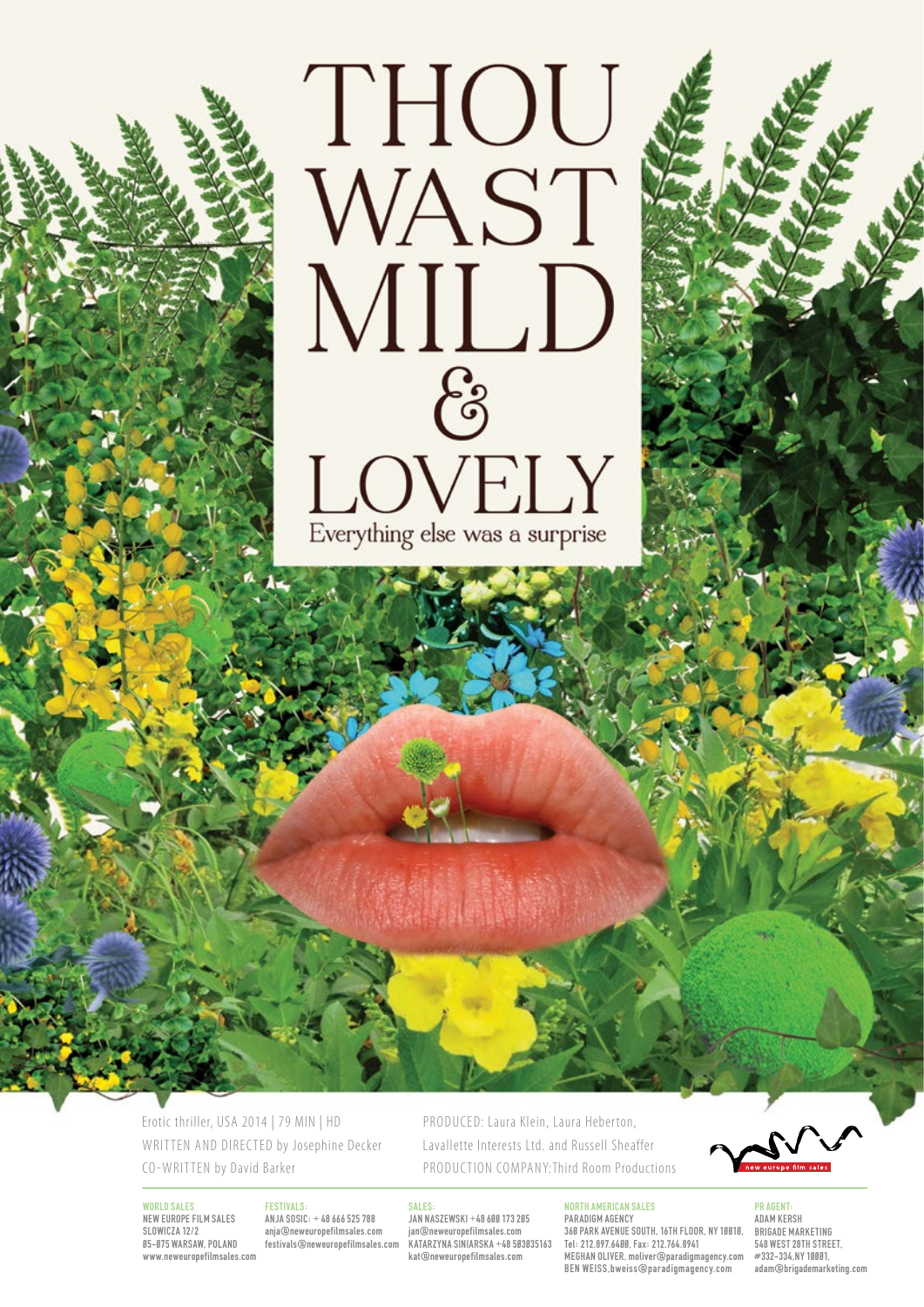

# LOGLINE

Akin arrives at his new job as a farm hand to discover the erotically charged young Sarah, whose fascination with nature takes on an ominous bent when her father catches Akin in a lie – and forces him to reckon with it.

# **SYNOPSIS**

When Akin arrives at the farm, he finds his job. This is what he expected to find. When Sarah opens her legs, she finds someone watching. This is what she expected to find. When Jeremiah opens his mouth, frightening things come out of it. This has come to be expected. But what happens by the creek next to the cow. This was not expected.

*Thou Wast Mild and Lovely* is a highly intimate and subtly erotic thriller inspired by John Steinbeck's *East of Eden* and featuring love, death, guns, goats, a farmer, his grown daughter and the secrets they no longer succeed in keeping.

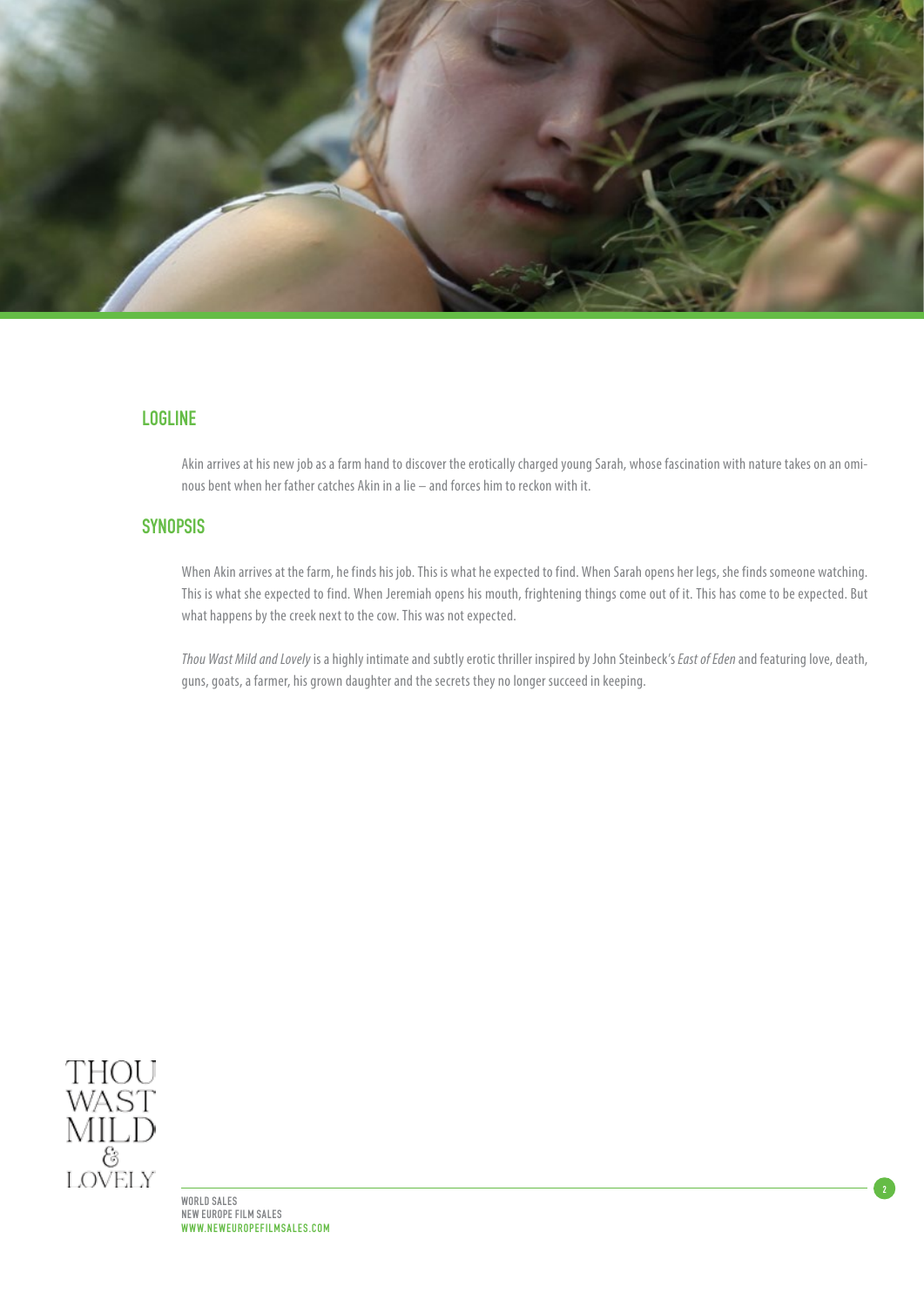

# DIRECTOR - JOSEPHINE DECKER

Having started her career in documentaries, helping to produce for A&E, ABC and Discovery, Josephine Decker often builds her work from improvisation and collaboration with real communities.

Her recent feature *Butter on the Latch* - called "a sexy, wild romp you have to see to believe" by Indiewire and "an utter exhilaration of cinematic imagination" by The New Yorker -- is set at a real-life Balkan folk song and dance camp. The film, based on a Balkan folk song, explores the dark intimacy and neuroses of a female friendship, was included in Film Comment's year-end list of Best Undistributed Films of 2013, and will have its international premiere at the Berlinale 2014. Recently named one of Filmmaker Magazine's 25 New Faces of Independent Film, Josephine has just completed her second narrative feature *Thou Wast Mild and Lovely*. Starring Joe Swanberg, Robert Longstreet, Sophie Traub and Kristin Slaysman and inspired by a character from John Steinbeck's "East of Eden" *Thou Wast Mild and Lovely* balances horror, beauty, and intimacy as an erotic thriller set in the wilds of Kentucky. The film will World Premiere at the Berlinale 2014.

In 2008, Josephine directed the documentary feature *Bi The Way*, exploring the rise of bisexuality in America and available on Logo and Netflix. The film screened at SXSW, Silverdocs, and about 100 festivals worldwide and received write‐ups in The Austin Chronicle, Curve Magazine, The New York Times, New York Magazine, and The Dallas Morning News, among others. Josephine's short films and music videos have played at MoMA, SXSW, Cucalorus, Maryland, and Austin Film Festival, have won children's programming awards, and can be seen on PBS and Kidzbop. Her short *Me The Terrible*, about a child pirate who tries to conquer New York City, received a glowing review in The New Yorker.

Fortunate to be collaborating with artists she admires, Josephine Decker spent the past few years producing short videos for United Way, creative producing a doc for performance artist Sarah Small and acting in films by directors like Joe Swanberg, Onur Tukel and Spencer Parsons. Josephine also raises awareness about environmental issues through her performance art.

More at www.josephinedecker.com



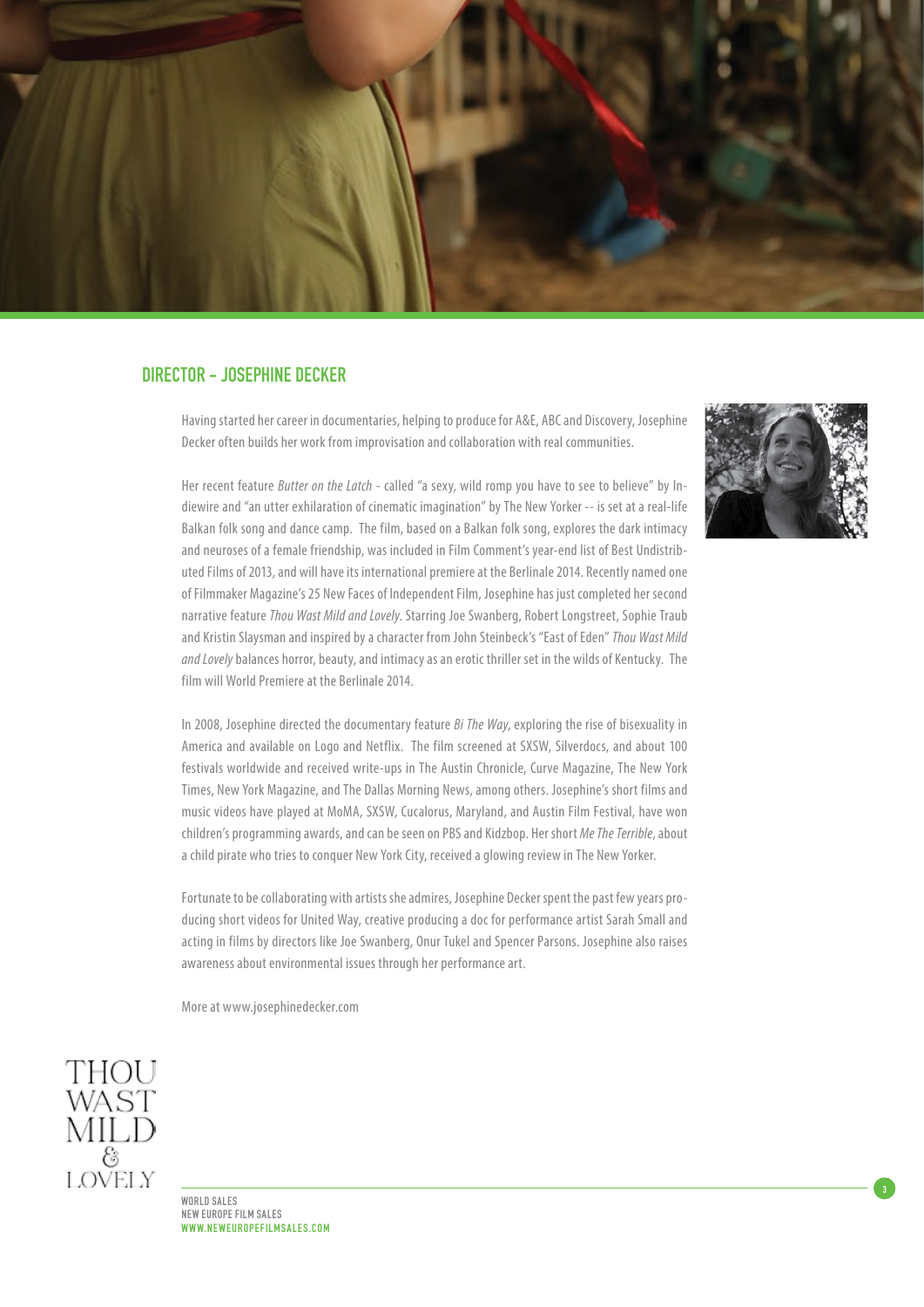

# **FILMOGRAPHY**

Thou Wast Mild and Lovely (2014) feature narrative Butter on the Latch (2013) feature narrative Me The Terrible (2011) short film

Bi The Way (2008) feature documentary Naked Princeton (2005) short film

4

# DIRECTOR'S STATEMENT

How do you steer a bucking bronco towards the truth? How do you let the dirtiest worms slither onto the page and not stand up in disgust? How do you let yourself be, and suffer the consequences? Ironically, what I did in writing and making this film is something that all of the characters in the film also suffer through. We are ugly, gruesome people inside. No one knows this but us. And this knowledge makes us ever more likely to shrivel our shoulders, hold our breath and gargoyle.

We hide. Both Akin and Sarah misguide the strange perversions and brutalities they have endured into new darknesses they can embrace, and through the collision of those darknesses, they discover the lightness of connection. After enduring an initial period of embarrassment – I had written a script deeply violent and perverse – and losing one lead actress because of the sexual nature of the material, I finally felt the deep liberation of putting something into the world that represented my darkest self. This enormous fear I had had all my life of this disturbing place inside me – left.

With this film, I have been groping at a truth – about how we can be bad, or we can be good, or we can both at the exact same time. And with that truth, I tried to build a cinematic experience that melded fantasy and reality in an erotically-charged, meekly joyous experience.

The movie you set out to make and the movie you make are two extraordinarily different things, and if you are lucky, through trial and collaboration, the final result ends up being almost what you intended. This film managed to torture me by spending a long time not being what I intended. Perhaps it was too personal. Perhaps it was too simple. Perhaps it was too closely rooted in my mind to something I may never match up to -- John Steinbeck's elaborate, intimate, subversive vivification of character.

But – the film has now become what I hoped it would, and I owe that largely to David Barker, who guided me through the dismal period of things-gone-wrong editing that easily could have continued into infinity, and also to the hard-working, incredibly talented collaborators who helped me make this. But I owe this film also – deeply -- to the people who saw something strange in me and didn't run away. My parents have never turned up a nose at art-making. They always allowed my banging on the piano and performances in the trees to be whatever I wanted them to be. In this realm, I have always had total freedom, and their support. So, I could sit and wait and discover in the place where the truth emerges – in the dark, silent realms of meditation and the stomach world it unfurls. The palm of it closes. And opens. What you see is withering and growing, delightedly, before you.



To those who feel that their cruelty is too cruel, their sadness too sad, I dedicate this film: an embrace.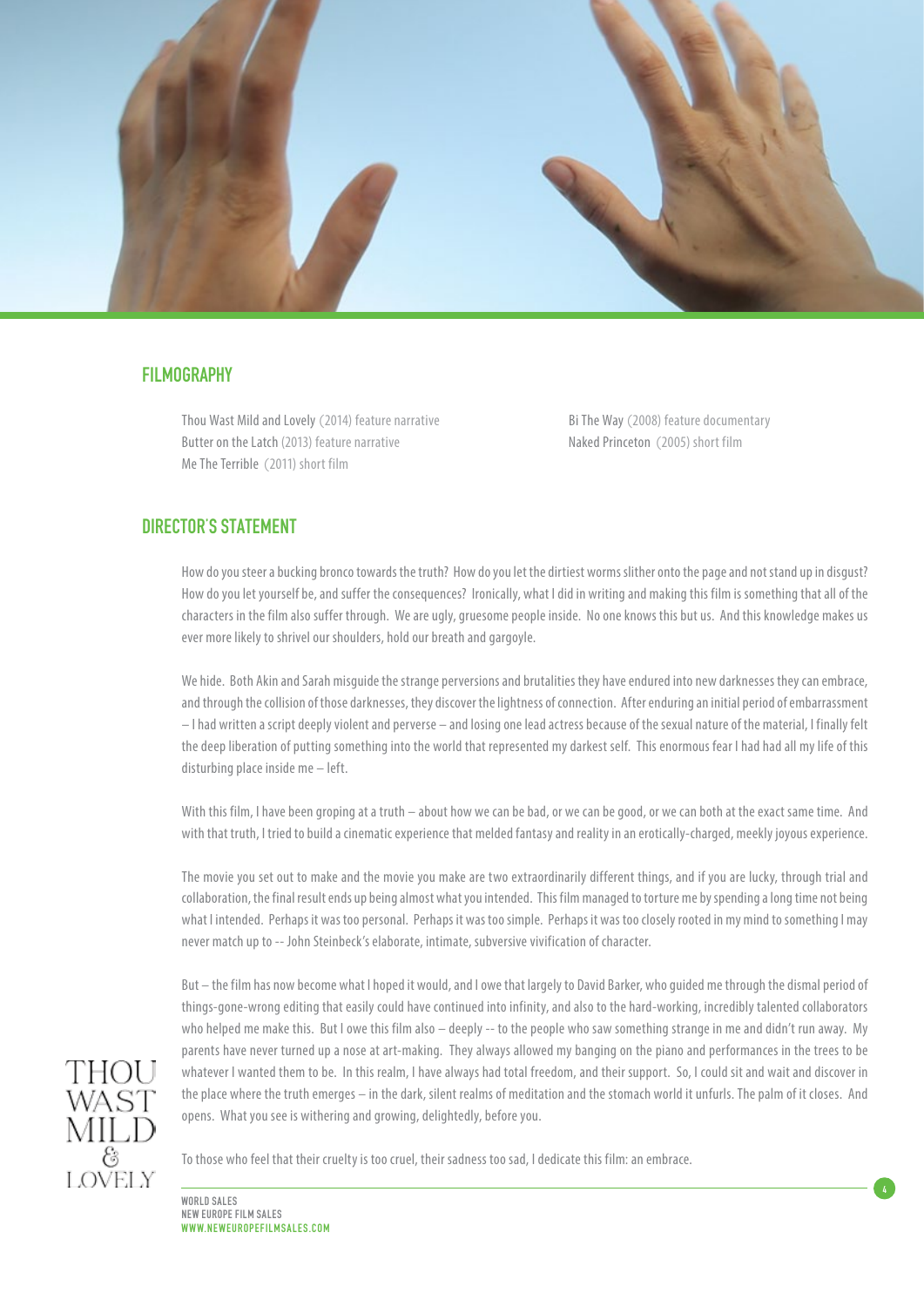

# CAST

# **JOE SWANRERG / AKIN**

Prolific American filmmaker and actor. Known for microbudget dramas, which make extensive use of improvisation, Swanberg is considered a major figure in the so-called mumblecore film movement. His directing credits include *Happy Christmas*, *Drinking Buddies*, *Nights and Weekends* and *Hannah Takes the Stairs*. Josephine Decker has acted in three of his films: *Uncle Kent* (Sundance 2011, IFC), *Art History* (Berlinale 2011) and *Auto-Erotic* (IFC). Swanberg acts in his own films, but was seen recently at the Toronto International Film Festival as a main character in *You're Next*, by director Adam Wingard.



#### **SOPHIE TRAUB / SARAH**

Sophie Traub has been acting professionally since her teens. Her feature film credits include *Tenderness* by John Polson starring Russell Crowe, *The Interpreter* by Sydney Pollack starring Nicole Kidman, *Daltry Calhoun* by Katrina Bronson starring Johnny Knoxville and *The Bend* by Jennifer Keirans.

Short film credits include: *Bite Radius* (Spencer Parsons). Her career began at 13 with the lead in a Canadian short *Pink* directed by Ed Gass Donnelly. For that role, she was nominated for a Canadian Actra Award.

At 18, she took a break from the professional work to focus on studying (at the Neighborhood Playhouse, HB Studios) and on branching out creatively (collaborating on performance pieces, music making/writing/performing, video piece making, music video making). Sophie also is a singer. She currently studies at the acclaimed SITI company in New York, with their roots in post-modern improv theory/work Viewpoints, and the rigorous physical training, Suzuki. She is from Canada but currently lives in Brooklyn.

#### **ROBERT LONGSTREET / JEREMIAH**

Robert Longstreet is among the most celebrated actors in independent film, having acted in over 40 features including Sundance favorites *Take Shelter*, *Ain't Them Bodies Saints*, *Septien*, *The Oregonian*, *The Catechism Cataclysm*, and *This Is Martin Bonner*. In 2011, Robert was nominated for the Gotham Award, along with the ensemble of *Take Shelter* for Best Ensemble Cast. For his role in 2011's *Cork's Cattlebaron,*  Robert won a multitude of acting awards, including Outstanding Performance at Indie Memphis and Best Performance by an Actor at Sidewalk Film Festival.





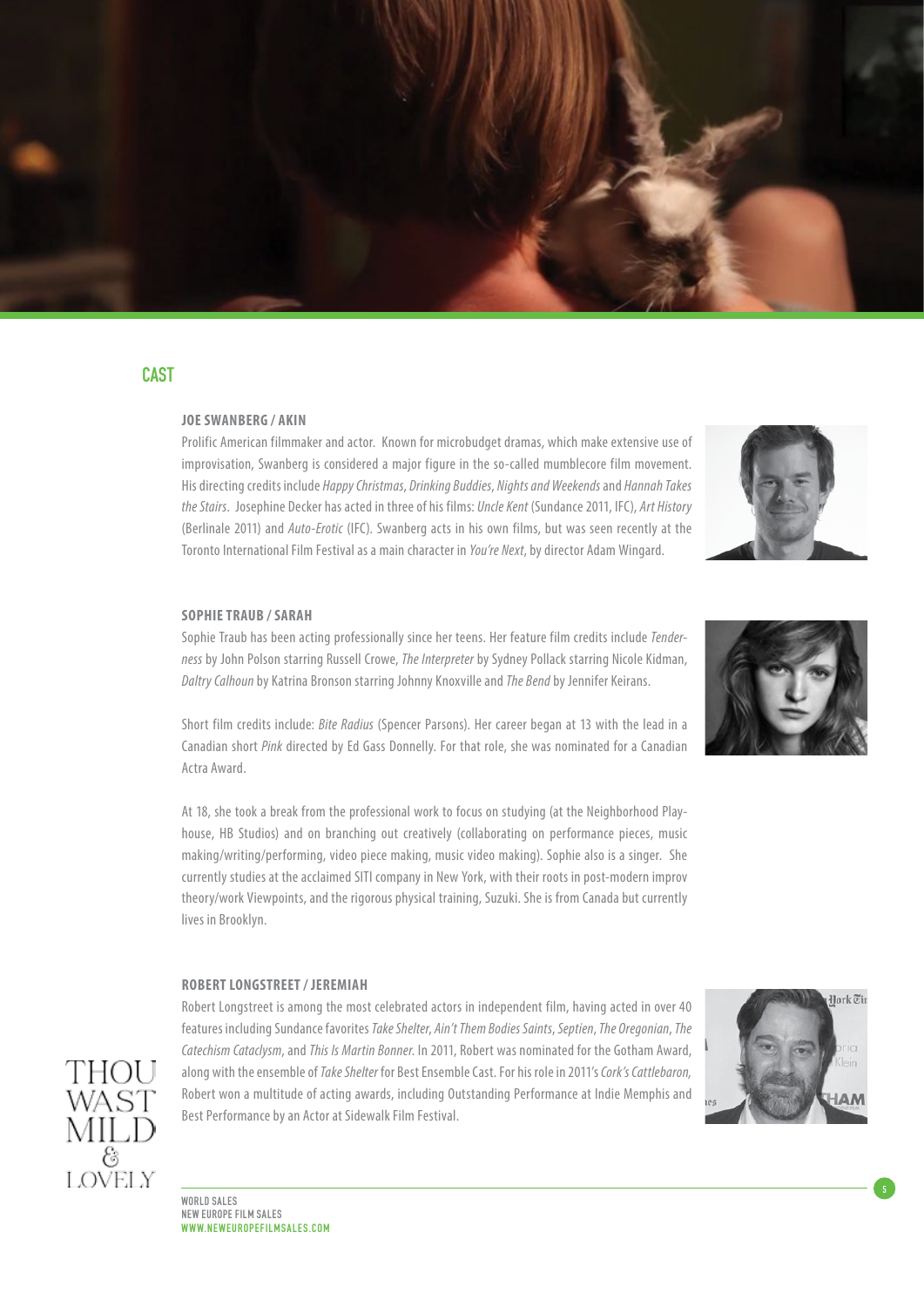

## **KRISTIN SLAYSMAN / DREW**

Kristin Slaysman is a Los Angeles-based actor and director. Recent feature film work includes: *Promised Land* by Gus Van Sant, *This is Martin Bonner* by Chad Hartigan (Sundance NEXT winner 2013), *Pilgrim Song* by Martha Stephens (SXSW 2012) and *Save the Date* by Michael Mohan (IFC). TV includes *Masters of Sex* (Showtime), *American Horror Story* (FX) and *Vegas* (CBS). Kristin is a graduate of Northwestern University's theater program and specializes in ensemble-devised performance. She has created work in American theaters both regionally and across NYC including The Public Theater, P.S. 122, St. Anne's Warehouse, Long Wharf Theatre, Portland Center Stage and Ars Nova. With her longstanding collaborators, Le Comité des Fêtes, she adapted a book of poems by Michael Ondaatje called "The Collected Works of Billy the Kid" which played at the Festival de Otoño in Madrid and the Théâtre des Bouffes du Nord in Paris. Her microshort film series is available on explosivebolts.tv.



6

## **Geoff Marslett / Richard**

Geoff Marslett screamed and moaned for Josephine as an actor, but he knows her through their crossing paths along the festival circuit. Geoff Marslett has directed twenty short films and segments of longer projects. His critically acclaimed short film *Monkey vs. Robot* screened at over 25 festivals worldwide, was distributed theatrically and broadcast on HBO, PBS, and Univision. In 2010 he completed his first feature film, *MARS*, an animated, sci-fi, romantic comedy starring Mark Duplass. *MARS* premiered at the 2010 SXSW Film Festival. He followed this up with a live action feature film *Loves Her Gun*, which won the prestigious Louis Black Lone Star Award at SXSW 2013 and received a critic's pick from The New York Times as well as great reviews from the Village Voice, Variety, Salon, Think Progress, and Slant. Geoff was recently named one of the "25 New Faces of Independent Film" by Filmmaker Magazine.



WORLD SALES NEW EUROPE FILM SALES WWW.NEWEUROPEFILMSALES.COM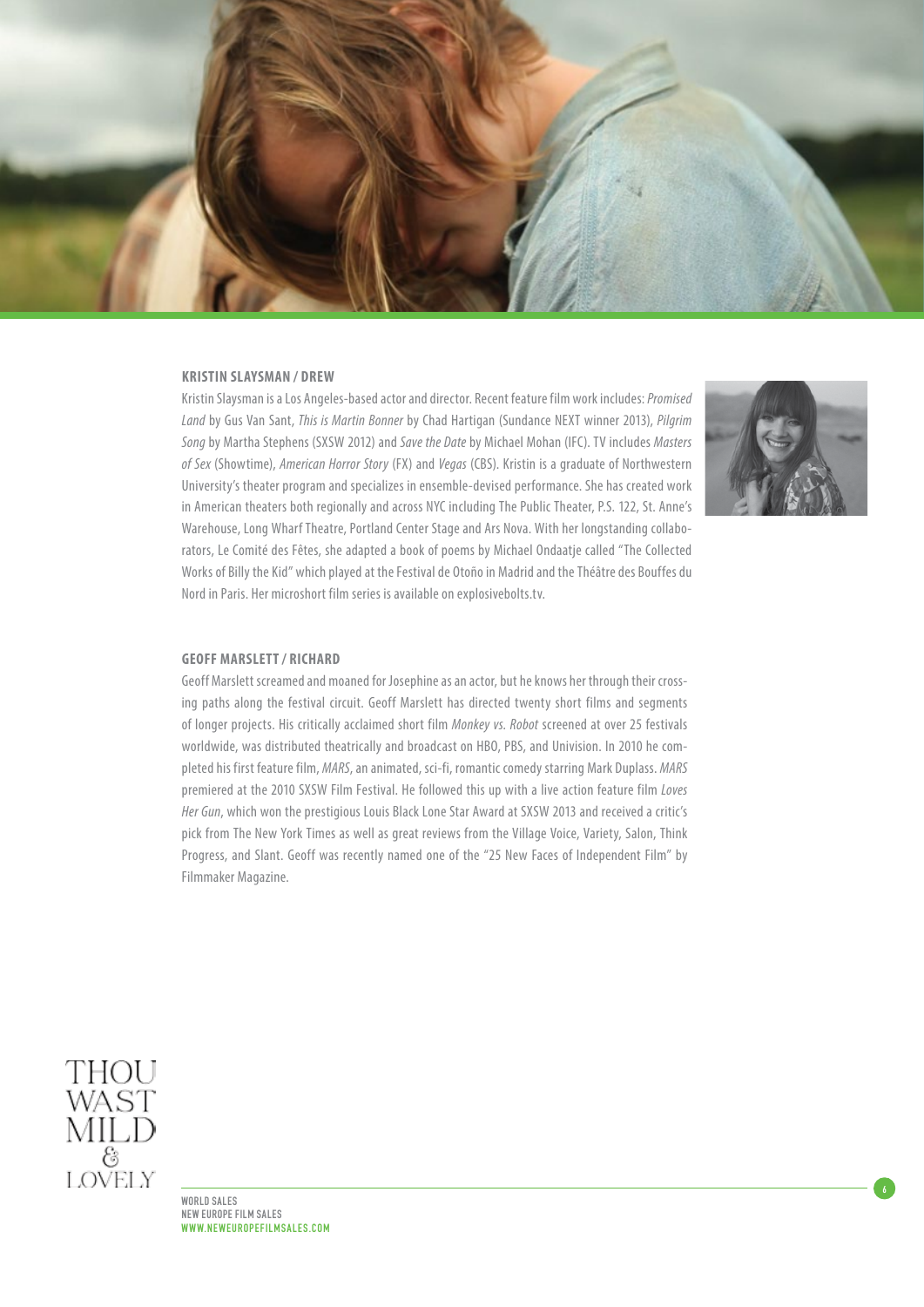

# **CREW**

# **MARTÍN HERNÁNDEZ / SOUND DESIGN**

Martín Hernández has been nominated for BAFTA's and Golden Reels for his outstanding work. Selected projects include sound editing/ sound design for *On The Road* by Walter Salles, *21 Grams*, *Biutiful* by and *Babel* by Alejandro Gonzalez Iñárritu, *Pan's Labyrinth* by Guillermo del Toro, *City of God* by Fernando Meirelles, *Into the Wild* by Sean Penn and *Nine Lives* by Rodrigo Garcia. He lives in Mexico and in Los Angeles.

## **ASHLEY CONNOR / DIRECTOR OF PHOTOGRAPHY**

Ashley Connor received her BFA in Film, Photography and Visual Arts from Ithaca College. She has travelled the world working as a cinematographer and continues making experimental films and music videos in her spare time.

In addition to her DP work on Josephine's new feature *Thou Wast Mild and Lovely*, Ashley also shot Josephine's critically acclaimed first feature, *Butter on the Latch*, noted in *The New Yorker* and *Indiewire* for its groundbreaking cinematography. Her recent music video directing work has been featured on Pitchfork and NPR. Her work as a cinematographer has appeared on PBS' FutureStates, at Tribeca Film Festival and at SXSW. This fall, she collaborated with director Allison Bagnall as Director of Photography on her new feature *Funny Bunny*.

## **DAVID BARKER / CO-WRITER, EDITOR**

David Barker is a filmmaker, editor, and teacher. His 2009 micro-budget feature *Daylight* opened to rave reviews and was the Critic's Pick in both *The New York Times* and *The New York Post*. His prior feature "Afraid of Everything" featuring French actresses Nathalie Richard (Irma Vep) and Sarah Adler (Notre Musique) premiered at the 1999 Sundance Film Festival. A short film *Seven Days* about the Nixon White House premiered at the Rotterdam Film Festival and screened at over 40 international venues. He has edited numerous films and recently was the lead editor on the award-winning Sundance competition entry *HERE* by Braden King, as well as on Deepak Rauniyar's *Highway*, which was the first Nepali film to screen at a major festival and which is credited with launching a new wave of Nepali cinema. In addition, he was editorial consultant on Rachel Boynton's 2013 Tribeca Film Festival Competition documentary *Big Men*, and has worked with filmmakers such as Liza Johnson, Jesper Just, Harun Farocki, Leslie Thornton, and many others.

He was commissioned by Danny Glover's Louverture films to write *White Sun*, which will go into production in 2014 and has been awarded a Hubert Bals Award and invited to the Netherland's Binger Labs.

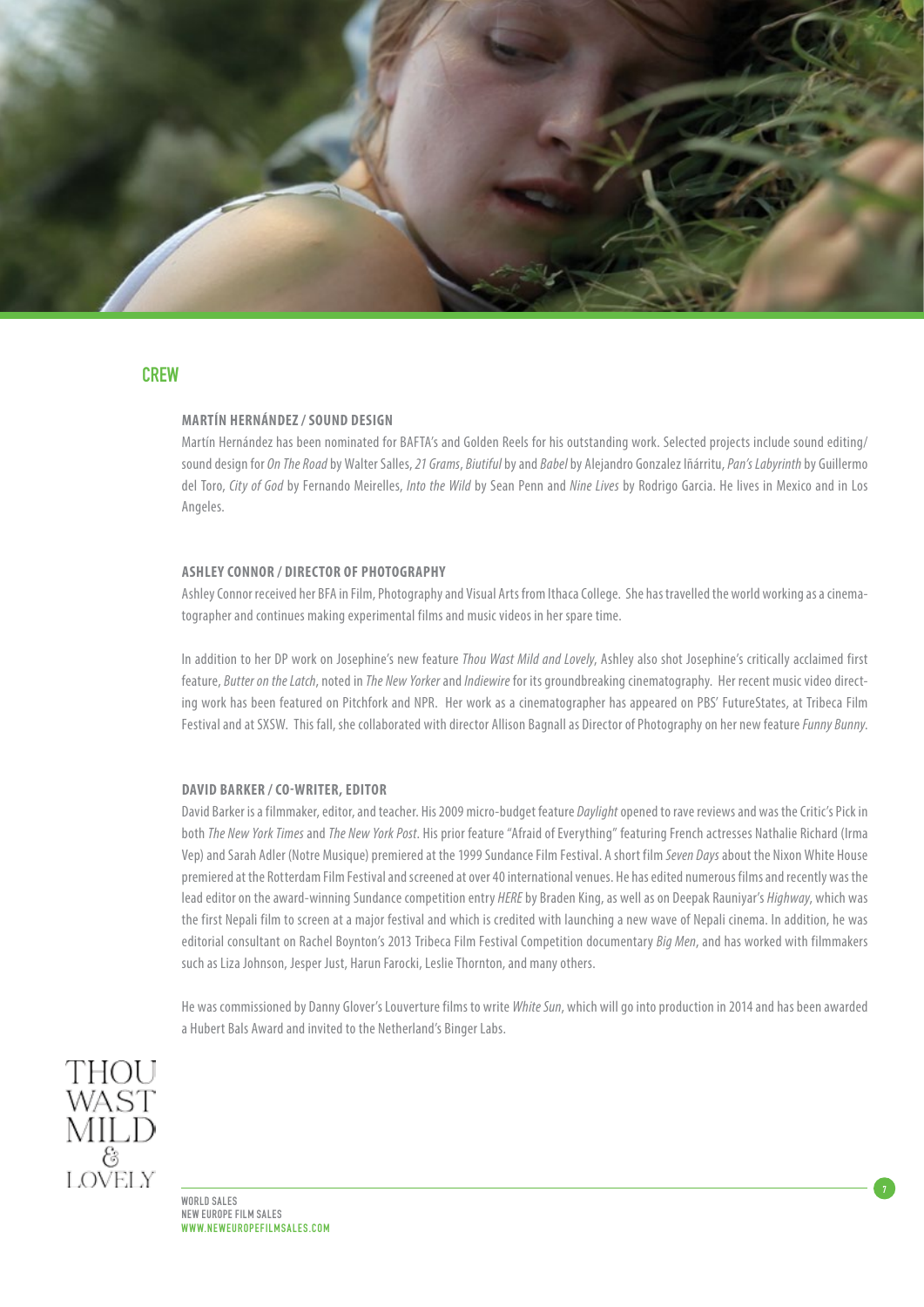

## **STEVEN SCHARDT / EDITOR**

Steven Schardt is a producer, filmmaker and editor. He produced acclaimed director Lynn Shelton's *Humpday* (Sundance 2009, Magnolia Pictures release), *Touchy Feely* (Sundance 2013, Magnolia Pictures release) and *Your Sister's Sister* (Sundance 2012, IFC Films). He also produced Calvin Reeder's *The Oregonian* (Sundance 2011). His own directing work has screened at SXSW and Tribeca Film Festivals.

# **LAURA KLEIN / PRODUCER**

Laura Klein has produced multiple independent films; including, Stephen Cone's critically acclaimed *The Wise Kids*, his most recent project *Black Box* starring Austin Pendleton and Josephine Decker, and *Red Right Return* written and directed by George Manatos. In addition, she has worked as assistant director on numerous films; including, the award-winning *Medeas* directed by Andrea Pallaoro and starring Catalina Sandino Moreno, and 2014 Sundance selections *Obvious Child* written and directed by Gillian Robespierre and starring Jenny Slate and Desiree Akhavan's *Appropriate Behavior*. She has also produced and directed numerous short films.

#### **LAURA HEBERTON / PRODUCER**

Laura Heberton's recent award-winning productions include Matt Porterfield's *I Used to be Darker*, Lance Edmands' *Bluebird*, Jonathan Lisecki's *Gayby* and Andrew Neel's *King Kelly*. Her films have all premiered at major festivals. Her current project in post-production is Alison Bagnall's third feature, *Funny Bunny*.

#### **RUSSELL SHEAFFER / PRODUCER**

Russell Sheaffer is an experimental film and documentary maker with a strong academic background. Recently, a film he co-wrote and codirected with James Franco, *Masculinity & Me*, was an official selection of the 2011 Torino LGBT Film Festival and was featured in Franco's solo exhibition, "The Dangerous Book Four Boys". He has produced both fiction and documentary works.

## **ADAM DONAGHEY / CO-PRODUCER**

Adam Donaghey, founder of micro-budget indie label Zero Trans Fat Prods., is an award-winning independent film producer. His work has been nominated for both the Independent Spirit and Gotham Awards, and has been showcased at fests including Sundance, SXSW, Sitges, LA Film Festival, AFI Fest and Thessaloniki; and via distributors such as IFC Films, XLRator Media, Cinetic Media and the Lifetime Movie Network.

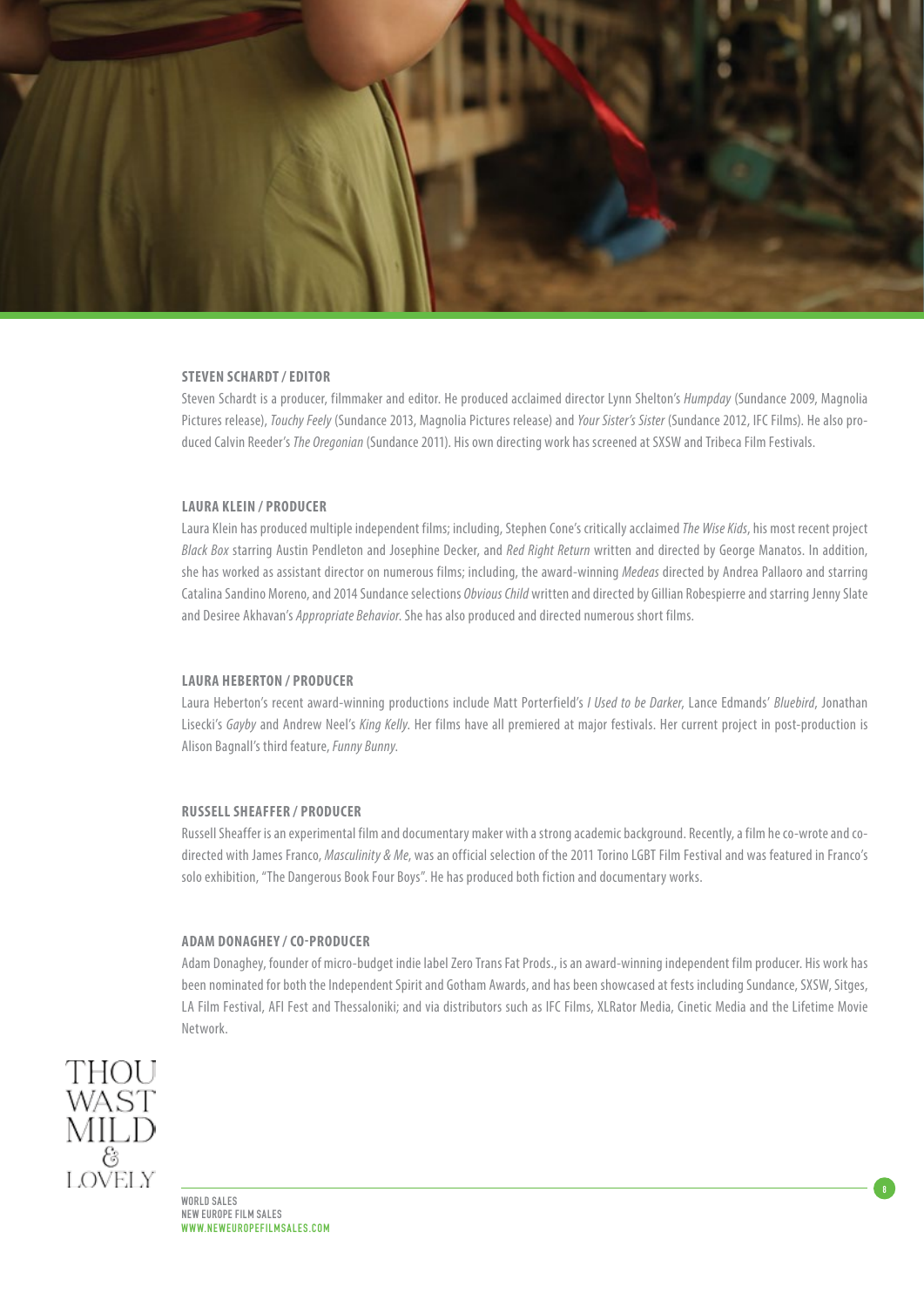

### **SARAH O'BRIEN / PRODUCTION DESIGNER**

Sarah O'Brien is both set and costume designer, with a Masters degree in one hand and a Local 829 union card in the other. She has been working successfully in New York for a handful of years on creative projects that ranged from large scale sculptures, Off-Broadway theatre, fashion, television and of course, feature films. She currently is on a career sabbatical, however, ruthlessly traveling the world and investigating higher truths. Her current mission is a pilgrimage to the Himalayas .

### **MOLLY HERRON / COMPOSER**

Molly Herron is a Brooklyn-based composer, performer, and educator. She is a recipient of the Exploring the Metropolis 2012/13 Con Edison Composer's Residency at the Brooklyn Youth Chorus Academy. Recent work includes commissions by the chamber orchestra Contemporaneous, JACK Quartet, The Cygnus Ensemble, The NYU Contemporary Ensemble and arrangements for the folk group The Great Republic of Rough and Ready, among others. She has worked with ECCE as a fellow at La Pietra Forum in Florence. Molly is a co-founding director of the W4 New Music, a composer's collective dedicated to enriching the possibilities for new music and its makers since 2010.

9

# FESTIVALS AND AWARDS

**World Premiere:** Berlinale Forum 2014 **Asian Premiere:** Hong Kong International Film Festival 2014



WORLD SALES NEW EUROPE FILM SALES WWW.NEWEUROPEFILMSALES.COM